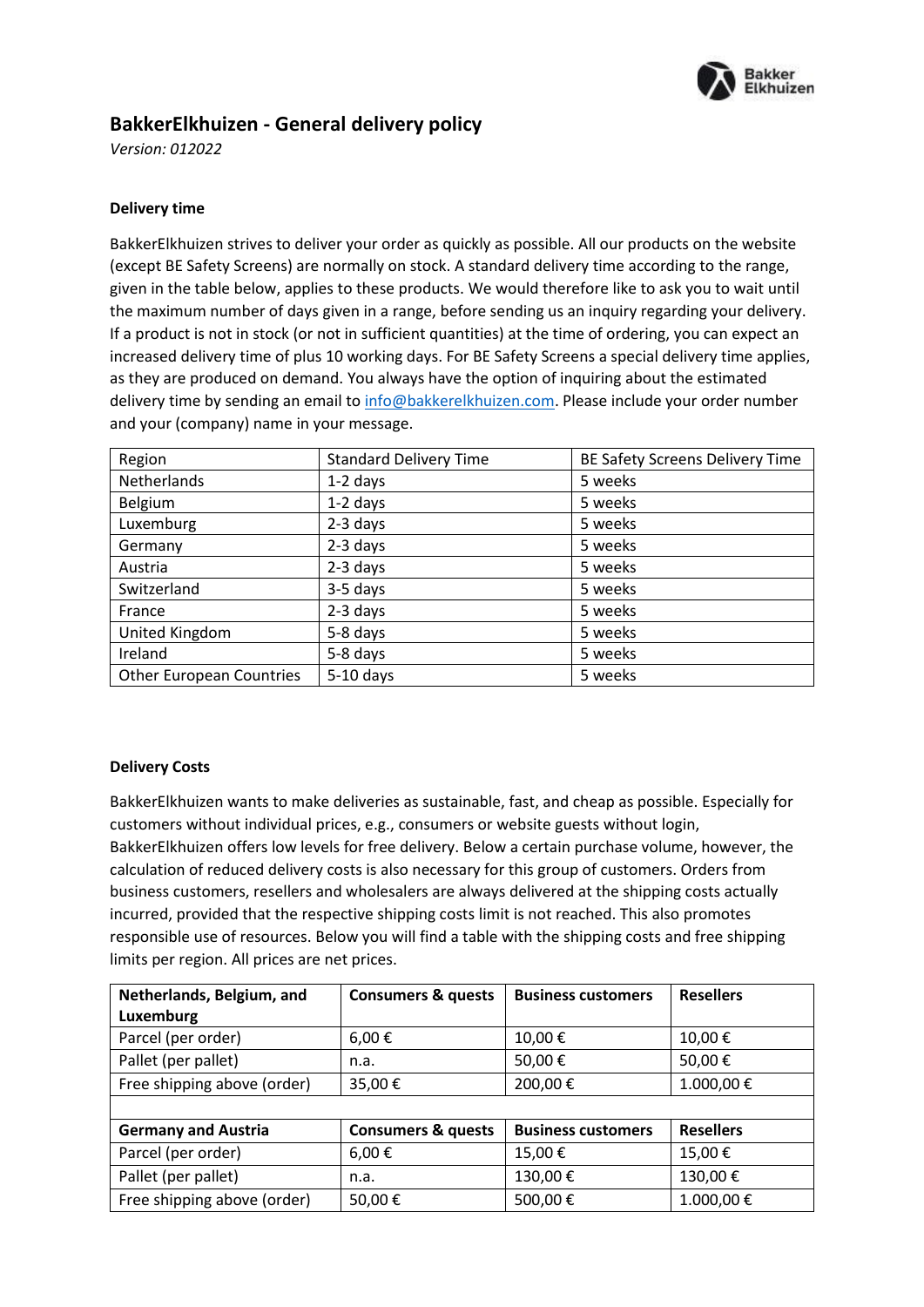

| <b>France</b>                   | <b>Consumers &amp; quests</b> | <b>Business customers</b> | <b>Resellers</b> |
|---------------------------------|-------------------------------|---------------------------|------------------|
| Parcel (per order)              | 10,00€                        | 18,00€                    | 18,00€           |
| Pallet (per pallet)             | n.a.                          | 180,00€                   | 180,00€          |
| Free shipping above (order)     | 100,00€                       | 500,00€                   | 1.000,00€        |
|                                 |                               |                           |                  |
| <b>United Kingdom</b>           | <b>Consumers &amp; quests</b> | <b>Business customers</b> | <b>Resellers</b> |
| Parcel (per order)              | £ 6,00                        | £ 20,00                   | £ 20,00          |
| Pallet (per pallet)             | n.a.                          | £160,00                   | £160,00          |
| Free shipping above (order)     | £100,00                       | £450,00                   | £900,00          |
|                                 |                               |                           |                  |
| <b>Ireland</b>                  | <b>Consumers &amp; quests</b> | <b>Business customers</b> | <b>Resellers</b> |
| Parcel (per order)              | 10,00€                        | 18,00€                    | 18,00€           |
| Pallet (per pallet)             | n.a.                          | 200,00€                   | 200,00€          |
| Free shipping above (order)     | 100,00€                       | 500,00€                   | 1.000,00€        |
|                                 |                               |                           |                  |
| <b>Switzerland</b>              | <b>Consumers &amp; quests</b> | <b>Business customers</b> | <b>Resellers</b> |
| Parcel (per package)            | 50,00€                        | 50,00€                    | 50,00€           |
| Pallet (per pallet)             | n.a.                          | 300,00€                   | 300,00€          |
| Free shipping above (order)     | 500,00€                       | never                     | never            |
|                                 |                               |                           |                  |
| <b>Other European Countries</b> | <b>Consumers &amp; quests</b> | <b>Business customers</b> | <b>Resellers</b> |
| Parcel (per order)              | 25,00€                        | 25,00€                    | 25,00€           |
| Pallet (per pallet)             | n.a.                          | 300,00€                   | 300,00€          |
| Free shipping above (order)     | 500,00€                       | 1.000,00€                 | 1.000,00€        |

## **Additional charges**

BakkerElkhuizen offers some products that are produced on demand, customizable or very bulky (BE Safety Screens, individual configurations of/or special packed Filex Galaxy monitor arms). These products have an extra cost per unit. These additional costs will be added to your order per unit ordered. In addition, these additional charges are excluded from the free shipping limit. If you are interested in larger quantities, you can always contac[t info@bakkerelkhuizen.com](mailto:info@bakkerelkhuizen.com) to request a special project offer. The table below shows the additional fees per region. All prices are net prices.

| Netherlands, Belgium, and<br>Luxemburg | <b>Consumers &amp; quests</b> | <b>Business customers</b> | <b>Resellers</b> |
|----------------------------------------|-------------------------------|---------------------------|------------------|
| Additional charges (per unit)          | 10,00€                        | 10,00€                    | 10,00€           |
|                                        |                               |                           |                  |
| <b>Germany and Austria</b>             | <b>Consumers &amp; quests</b> | <b>Business customers</b> | <b>Resellers</b> |
| Additional charges (per unit)          | 15,00€                        | 15,00€                    | 15,00€           |
|                                        |                               |                           |                  |
| <b>France</b>                          | <b>Consumers &amp; quests</b> | <b>Business customers</b> | <b>Resellers</b> |
| Additional charges (per unit)          | 15,00€                        | 15,00€                    | 15,00€           |
|                                        |                               |                           |                  |
| <b>United Kingdom</b>                  | <b>Consumers &amp; quests</b> | <b>Business customers</b> | <b>Resellers</b> |
| Additional charges (per unit)          | £15,00                        | £15,00                    | £15,00           |